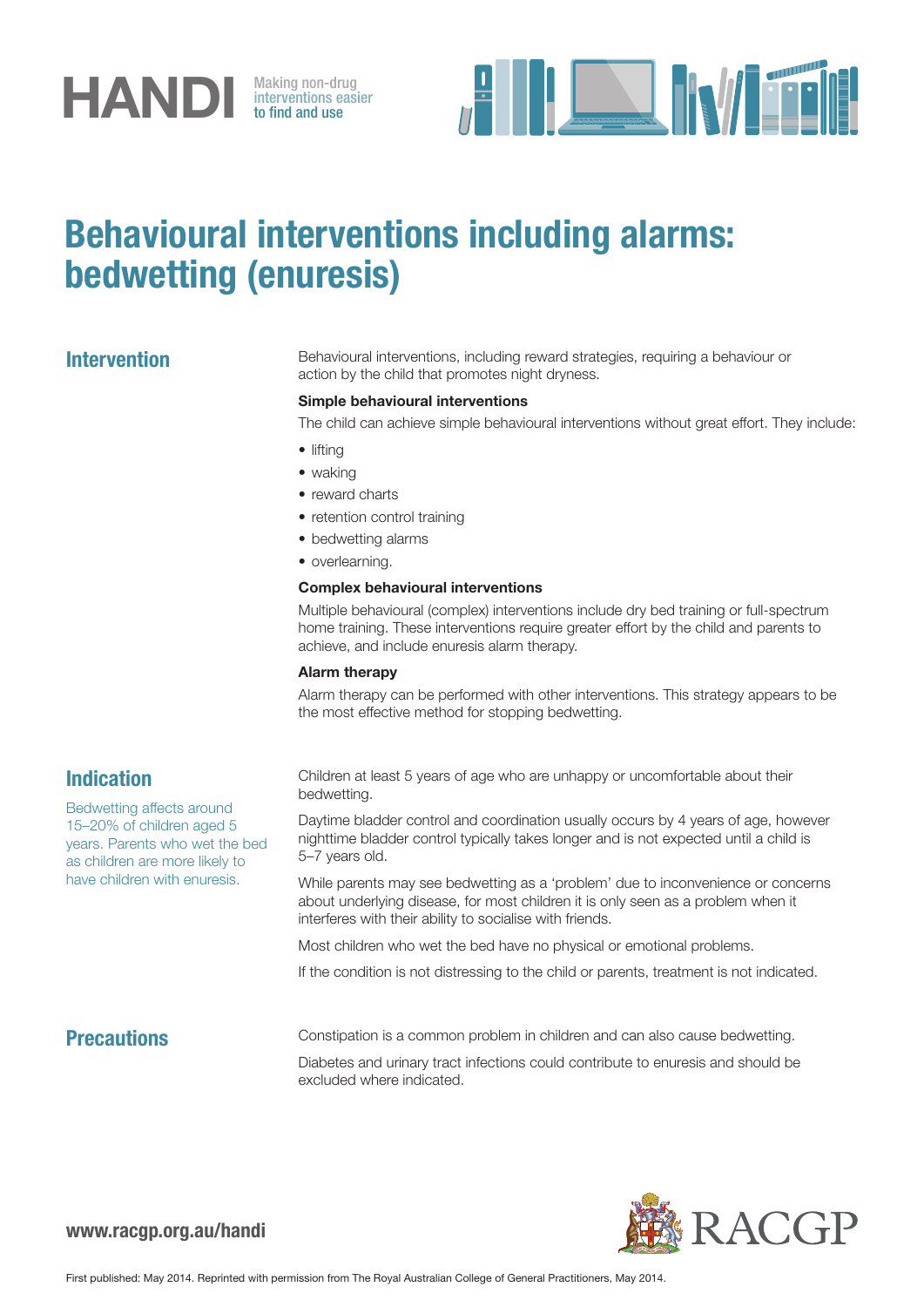

interventions easier to find and use



**機 RACGP** 

| <b>Adverse Effects</b> | Children and parents may become frustrated by lack of response to treatment and relapse.<br>Some of the interventions will cause temporary sleep deprivation for both child and<br>parent(s).                                                                                                                                                                                                                     |
|------------------------|-------------------------------------------------------------------------------------------------------------------------------------------------------------------------------------------------------------------------------------------------------------------------------------------------------------------------------------------------------------------------------------------------------------------|
| <b>Availability</b>    | Mattress bedwetting alarms are available for hire from The Royal Children's Hospital. A<br>referral is required to see a paediatrician before hiring the alarm.<br>Refer to <b>Consumer resources</b> .                                                                                                                                                                                                           |
|                        | Bedwetting alarms are available to purchase from around \$80-160 on various<br>Australian-based online stores.                                                                                                                                                                                                                                                                                                    |
| <b>Description</b>     | Simple behavioural interventions                                                                                                                                                                                                                                                                                                                                                                                  |
|                        | These include lifting, waking, reward charts and retention control training. Bedwetting<br>alarms and overlearning are also considered simple interventions, however these require<br>purchase of an enuresis alarm and so may be considered second-line interventions.                                                                                                                                           |
|                        | Lifting<br>This involves lifting the child from bed while they sleep and taking them to the toilet,<br>without necessarily waking the child.                                                                                                                                                                                                                                                                      |
|                        | Waking                                                                                                                                                                                                                                                                                                                                                                                                            |
|                        | This involves waking the child up and walking them to the toilet. Children can be woken<br>at set times or randomly through the night.                                                                                                                                                                                                                                                                            |
|                        | <b>Reward charts</b>                                                                                                                                                                                                                                                                                                                                                                                              |
|                        | These are calendars with a space for each day, where a sticker can be placed indicating<br>a dry night. These act as visual reminders of progress.                                                                                                                                                                                                                                                                |
|                        | Retention control training (also known as 'bladder training')                                                                                                                                                                                                                                                                                                                                                     |
|                        | This involves encouraging children to hold voiding urine as long as possible once a day,<br>as a means of expanding bladder capacity and enabling recognition of a full bladder.                                                                                                                                                                                                                                  |
|                        | <b>Bedwetting alarms</b>                                                                                                                                                                                                                                                                                                                                                                                          |
|                        | These are typically reserved for children older than 7 years. Alarms work by using<br>a sensor that detects the first drops of urine in the underwear. When the sensor is<br>activated, it sends a signal to an alarm device, which is intended to wake the child with<br>a sound, light or vibration. The alarm helps to train the child to wake up or stop urinating<br>before the alarm goes off.              |
|                        | Children should be in charge of their alarm and should test it every night before sleeping.<br>Parents should give positive reinforcement for dry nights and for successful use of the<br>alarm sequence.                                                                                                                                                                                                         |
|                        | As alarm therapy begins, some children will not awaken when the alarm goes off.<br>Parents should wake the child initially, although most children will eventually learn to<br>awaken on their own. It is critical for success of alarm therapy that the child is awake<br>and conscious during the process of going to the bathroom in the middle of the night<br>and not 'sleepwalking' through the experience. |
|                        | Use the alarm continuously until the child has 3-4 weeks of consecutively dry nights.<br>This usually takes 3-4 months but can range between 5 weeks and 6 months. The<br>alarm sequence can be restarted if bedwetting recurs.                                                                                                                                                                                   |
|                        |                                                                                                                                                                                                                                                                                                                                                                                                                   |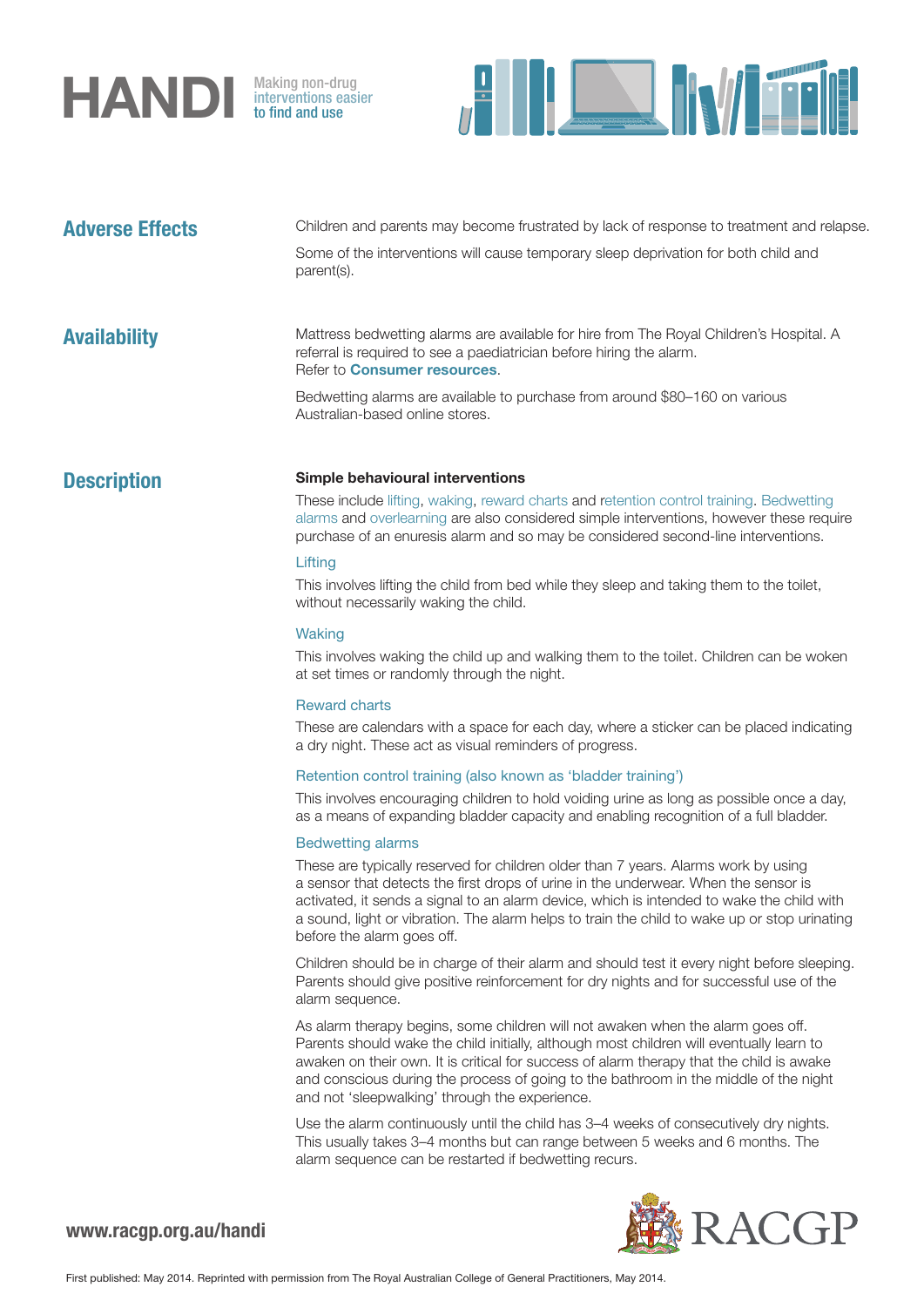# **HANDI** Making non-drug<br>to find and use

interventions easier to find and use



| <b>Description</b>         | Overlearning<br>This also involves use of an enuresis alarm, as described above, until the child is dry for<br>3–4 weeks. The child is then allowed to drink three-quarters of a cup (approximately<br>200 mL) of water in the hour before bedtime. The child then wears the enuresis alarm to<br>sleep. Filling the bladder challenges the child's ability to awaken before wetting the bed,<br>hence the concept of 'overlearning'. |
|----------------------------|---------------------------------------------------------------------------------------------------------------------------------------------------------------------------------------------------------------------------------------------------------------------------------------------------------------------------------------------------------------------------------------------------------------------------------------|
|                            | <b>Complex behavioural interventions</b>                                                                                                                                                                                                                                                                                                                                                                                              |
|                            | These include dry bed training and full-spectrum home training.                                                                                                                                                                                                                                                                                                                                                                       |
|                            | Dry bed training                                                                                                                                                                                                                                                                                                                                                                                                                      |
|                            | This consists of a strict schedule for waking the child up at night until the child learns to<br>wake up alone when needed. The training is implemented over 7 nights.                                                                                                                                                                                                                                                                |
|                            | • Night 1: Wake the child every hour at 1 am and have them go to the toilet. The parent<br>may stay with the child on the first night.                                                                                                                                                                                                                                                                                                |
|                            | • Nights 2–6: Wake the child once a night, 3 hours after falling asleep on the second<br>night and earlier on each subsequent night. On the sixth night, wake the child 1 hour<br>after bedtime.                                                                                                                                                                                                                                      |
|                            | • Night 7: The child should wake on their own. After training is complete, repeat the<br>steps if the child wets the bed 3 nights in a row.                                                                                                                                                                                                                                                                                           |
|                            | Full-spectrum home training                                                                                                                                                                                                                                                                                                                                                                                                           |
|                            | This includes behavioural interventions such as encouraging the child to remove soiled<br>sheets and remake the bed, overlearning, dry bed training and bladder training.                                                                                                                                                                                                                                                             |
|                            | Complex interventions alone have not been shown to be better than alarms used alone.                                                                                                                                                                                                                                                                                                                                                  |
| <b>Tips and challenges</b> | There does not appear to be one simple behavioural therapy that is more effective than<br>another.                                                                                                                                                                                                                                                                                                                                    |
|                            | Simple treatments do not have any side effects or safety concerns. Therefore, simple<br>methods could be tried as first-line therapy before considering alarms or drugs for this<br>common childhood condition.                                                                                                                                                                                                                       |
|                            | Treatment should be delayed until the child is able and willing to adhere to the treatment<br>program. Parents also need to be highly motivated before starting behavioural<br>interventions.                                                                                                                                                                                                                                         |
|                            | If the enuresis persists despite use of the options listed above, there are enuresis<br>clinics at the major hospitals in each state/territory where specialised assistance can<br>be sought.                                                                                                                                                                                                                                         |
|                            |                                                                                                                                                                                                                                                                                                                                                                                                                                       |

### **Grading**

NHMRC Level 1 evidence